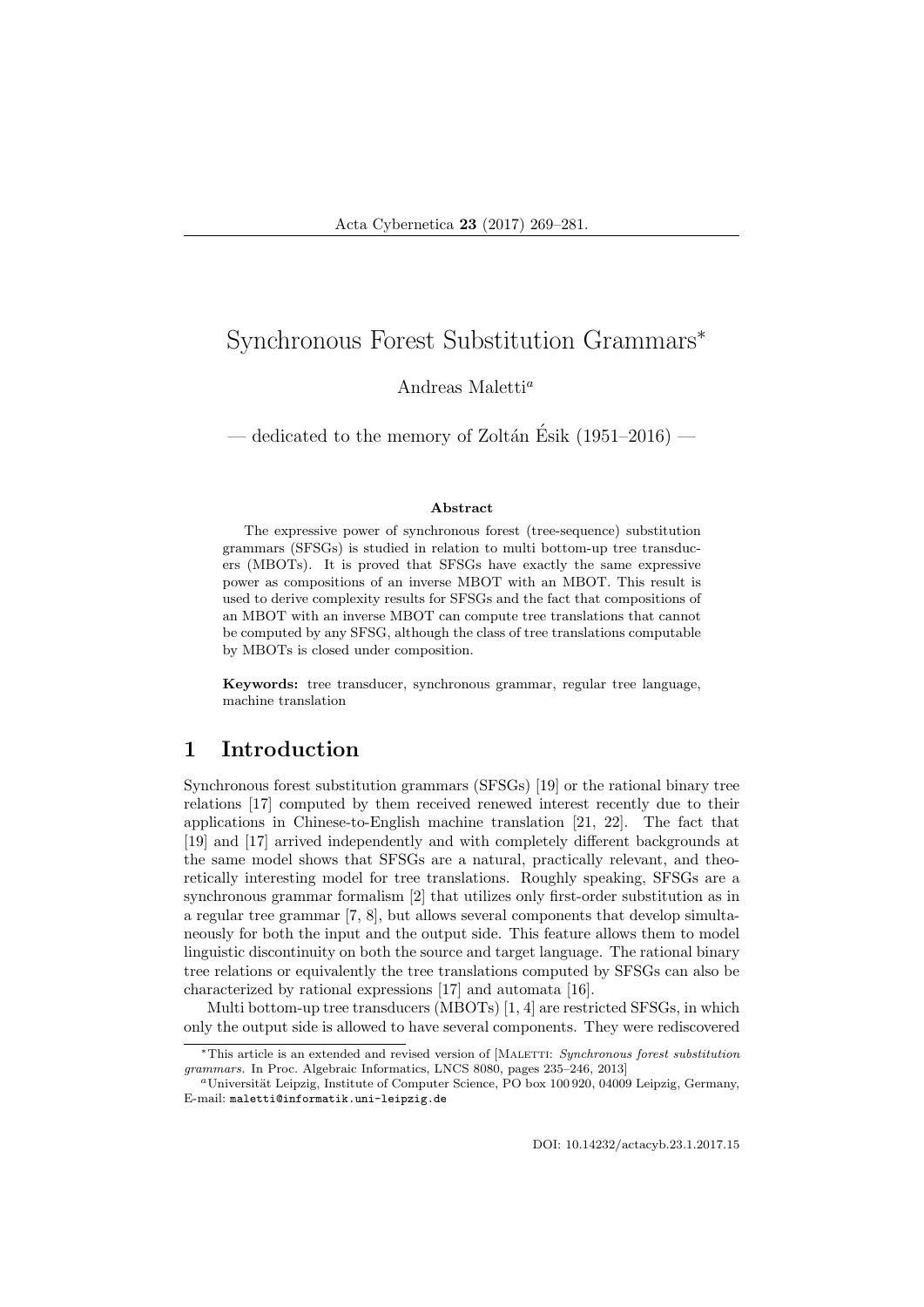in  $[5, 6]$ , but were studied extensively by  $[3, 11, 1]$  already in the 70s and 80s. Their properties [13] are desirable in statistical syntax-based machine translation [10]. This led to a closer inspection [4, 15, 9] of their properties in recent years. Overall, their expressive power is rather well-understood by now.

In this contribution, we investigate the expressive power of SFSGs in terms of MBOTs. We show that the expressive power of SFSGs coincides exactly with that of compositions of an inverse MBOT followed by an MBOT. This characterization is natural in terms of bimorphisms and shows that the input and the output tree are independently obtained by a full MBOT from an intermediate tree language, which is always regular [7, 8]. This paves the way to complementary results. In particular, we derive the first complexity results for SFSGs and we demonstrate that the composition in the other order (first an MBOT followed by an inverse MBOT) contains tree translations that cannot be computed by any SFSG. This shows a limitation of MBOTs, which are closed under composition [4]. Overall, we can thus also characterize the expressive power of SFSGs by an arbitrary chain of inverse MBOTs followed by an arbitrary chain of MBOTs.

#### 2 Preliminaries

We use N for the set of nonnegative integers, and  $\mathbb{N}_+ = \mathbb{N} \setminus \{0\}$  for the set of positive integers. For all  $k \in \mathbb{N}$ , the set  $\{i \in \mathbb{N}_+ | i \leq k\}$  is abbreviated to [k]. In particular,  $[0] = \emptyset$ . For all relations  $R \subseteq A \times B$  and subsets  $A' \subseteq A$ , we let  $R(A') = \{b \in B \mid \exists a \in A' : (a, b) \in R\}.$  Moreover,

$$
R^{-1} = \{(b, a) \mid (a, b) \in R\} \qquad \text{dom}(R) = R^{-1}(B) \qquad \text{ran}(R) = \text{dom}(R^{-1}) \text{ ,}
$$

which are called the *inverse* of  $R$ , the *domain* of  $R$ , and the *range* of  $R$ , respectively. Given relations  $R \subseteq A \times B$  and  $S \subseteq B \times C$ , the *composition*  $R$ ;  $S \subseteq A \times C$  of R followed by S is  $R$ ;  $S = \{(a, c) \in A \times C \mid \exists b \in B : (a, b) \in R, (b, c) \in S\}.$ These notions and notations are lifted to sets and classes of relations as usual. For every  $k \in \mathbb{N}$ , we also write  $A^k = A \times \cdots \times A$  containing the factor A exactly k times.

Given a set  $\Sigma$ , the set  $\Sigma^* = \bigcup_{k \in \mathbb{N}} \Sigma^k$  is the set of all words over  $\Sigma$ , which includes the empty word  $\varepsilon \in \Sigma^0$ . The concatenation of two words  $u, w \in \Sigma^*$  is denoted by u.w or just uw. The length |w| of a word  $w \in \Sigma^*$  is the unique  $k \in \mathbb{N}$ such that  $w \in \Sigma^k$ . We simply write  $w_i$  for the *i*-th letter of  $w$ , so  $w_i = \sigma_i$  for all  $i \in [k]$  provided that  $w = \sigma_1 \cdots \sigma_k$  with letters  $\sigma_i \in \Sigma$  for all  $i \in [k]$ . Given a set A, the set  $T_{\Sigma}(A)$  of all  $\Sigma$ -trees indexed by A is the smallest set T such that  $A \subseteq T$  and  $\sigma \vec{u} \in T$  for all  $\sigma \in \Sigma$  and  $\vec{u} \in T^*$ . Such a sequence  $\vec{u}$  of trees is also called *forest*. Consequently, a tree  $t$  is either an element of  $A$ , or it consists of a root node labeled  $\sigma$  followed by a forest  $\vec{u}$  of  $|\vec{u}|$  children. To improve the readability, we often write a forest ' $t_1 \cdots t_k$ ' as ' $t_1, \ldots, t_k$ ', where  $t_1, \ldots, t_k \in T_{\Sigma}(A)$ . In addition, we identify the tree t with the forest (t). The positions  $pos(t) \subseteq N^*$  of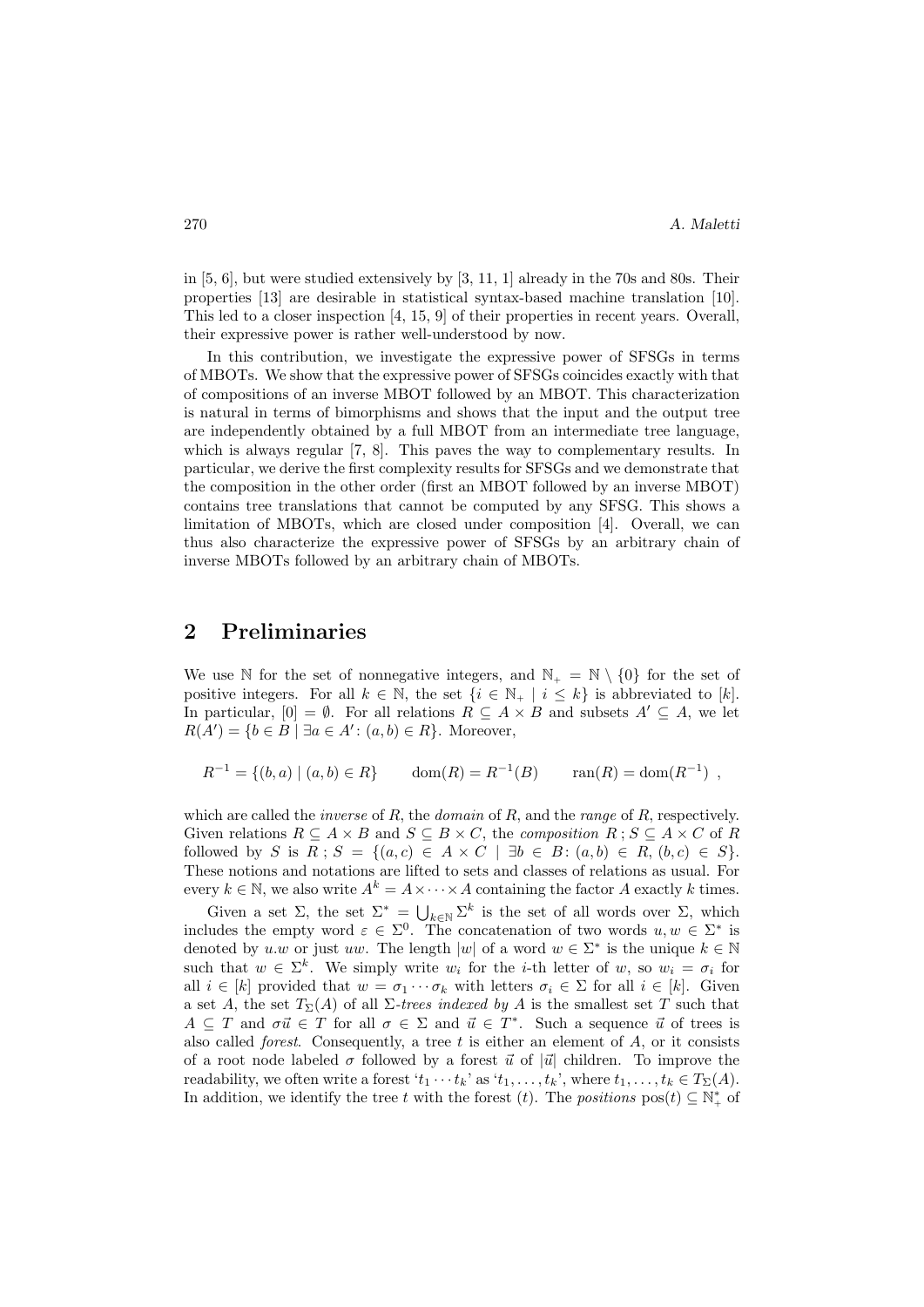a tree  $t \in T_{\Sigma}(A)$  are inductively defined by

$$
pos(a) = \{\varepsilon\}
$$
 and  $pos(\sigma \vec{u}) = \{\varepsilon\} \cup \bigcup_{i=1}^{|\vec{u}|} \{i \cdot p \mid p \in pos(\vec{u_i})\}$ 

for every  $a \in A$ ,  $\sigma \in \Sigma$ , and  $\vec{u} \in T_{\Sigma}(A)^*$ . For each forest  $\vec{u} \in T_{\Sigma}(A)^*$ , we let  $pos(\vec{u}) = \bigcup_{i=1}^{|\vec{u}|} {\{\#^{i-1}.p \mid p \in pos(\vec{u}_i)\}}$ . Positions are totally ordered via the (standard) lexicographic ordering  $\preceq$  on  $\mathbb{N}^*_+$ , which can be extended to  $(\mathbb{N}_+ \cup \{\#\})^*$ with the convention that the additional letter # is larger than all numbers; i.e.,  $n \prec$ # for every  $n \in \mathbb{N}_+$ . Let  $t, t' \in T_{\Sigma}(A)$  and  $p \in \text{pos}(t)$ . The label of t at position p is  $t(p)$ , the subtree rooted at position p is  $t|_p$ , and the tree obtained by replacing the subtree at position p by t' is denoted by  $t[t']_p$ . Formally, they are defined by  $a(\varepsilon) = a|_{\varepsilon} = a$  and  $a[t']_{\varepsilon} = t'$  for every  $a \in A$  and

$$
t(p) = \begin{cases} \sigma & \text{if } p = \varepsilon \\ \vec{u}_i(p') & \text{if } p = i.p' \text{ with } i \in \mathbb{N}_+ \end{cases} \quad t|_p = \begin{cases} t & \text{if } p = \varepsilon \\ \vec{u}_i|_{p'} & \text{if } p = i.p' \text{ with } i \in \mathbb{N}_+ \end{cases}
$$

$$
t[t']_p = \begin{cases} t' & \text{if } p = \varepsilon \\ \sigma(\vec{u}_1, \dots, \vec{u}_{i-1}, \vec{u}_i[t']_{p'}, \vec{u}_{i+1}, \dots, \vec{u}_{|\vec{u}|}) & \text{if } p = i.p' \text{ with } i \in \mathbb{N}_+ \end{cases}
$$

for all  $t = \sigma \vec{u}$  with  $\sigma \in \Sigma$  and  $\vec{u} \in T_{\Sigma}(A)^*$ . We immediately also extend this notion to forests  $\vec{u} \in T_{\Sigma}(A)^*$  for all  $\#^i p \in \text{pos}(\vec{u})$  with  $i \in \mathbb{N}$  and  $p \in \text{pos}(\vec{u}_{i+1})$  by  $\vec{u}(\#^i p) = \vec{u}_{i+1}(p)$  and  $\vec{u}|_{\#^i p} = \vec{u}_{i+1}|_p$  and

$$
\vec{u}[t']_{\#^i p} = (\vec{u}_1, \dots, \vec{u}_{i-1}, \vec{u}_i[t']_p, \vec{u}_{i+1}, \dots, \vec{u}_{|\vec{u}|}) \ .
$$

In the following, let  $\vec{u} \in T_{\Sigma}(A)^*$  be a forest. By our identification of trees  $T_{\Sigma}(A)$ with forests  $T_{\Sigma}(A)^{1}$  of length 1, this choice includes trees. A position  $p \in \text{pos}(\vec{u})$ is a leaf in  $\vec{u}$  if  $p.1 \notin pos(\vec{u})$ . For every selection  $S \subseteq A \cup \Sigma$  of labels, we let  $pos_S(\vec{u}) = \{p \in pos(\vec{u}) \mid \vec{u}(p) \in S\}$  and  $pos_s(\vec{u}) = pos_{\{s\}}(\vec{u})$  for every  $s \in A \cup \Sigma$ . The forest  $\vec{u} \in T_{\Sigma}(A)$  is linear in  $S \subseteq A$  if  $|pos_s(\vec{u})| \leq 1$  for every  $s \in S$ . The *variables* of  $\vec{u}$  are  $var(\vec{u}) = \{a \in A \mid pos_a(\vec{u}) \neq \emptyset\}$ . Given a selection  $S \subseteq A$  and a mapping  $\theta: S \to T_{\Sigma}(A)^*$  such that  $|\theta(s)| = |pos_s(\vec{u})|$  for all  $s \in S$ , also called suitable substitution for S in  $\vec{u}$ , the forest  $\vec{u}\theta$  is obtained from  $\vec{u}$  by replacing for every  $s \in S$  the leaves  $pos_s(\vec{u})$  in lexicographic order by the trees  $\theta(s)$ . Formally, for every  $s \in S$ , let  $pos_s(\vec{u}) = \{p_{s1}, \ldots, p_{sk_s}\}\$  with  $p_{s1} \prec \cdots \prec p_{sk_s}$ . Then

$$
\vec{u}\theta = \vec{u}[\theta(s_1)_{1}]_{p_{s_1 1}} \cdots [\theta(s_1)_{|\theta(s_1)|}]_{p_{s_1 k_{s_1}}} \cdots [\theta(s_\ell)_{1}]_{p_{s_\ell 1}} \cdots [\theta(s_\ell)_{|\theta(s_\ell)|}]_{p_{s_\ell k_{s_\ell}}},
$$

where  $S = \{s_1, \ldots, s_\ell\}.$ 

Given two sets  $\Sigma$  and  $\Delta$  with  $\Box \notin \Delta$ , a mapping  $d: \Sigma \to (\Delta \cup {\Box})$  is a *delabeling*. Thus, a delabeling is similar to a relabeling [7, 8], but it can also map symbols to a special symbol  $\Box$ , which will yield that those symbols are deleted, when they occur with exactly one child and project on the delabeling of the child. The delabeling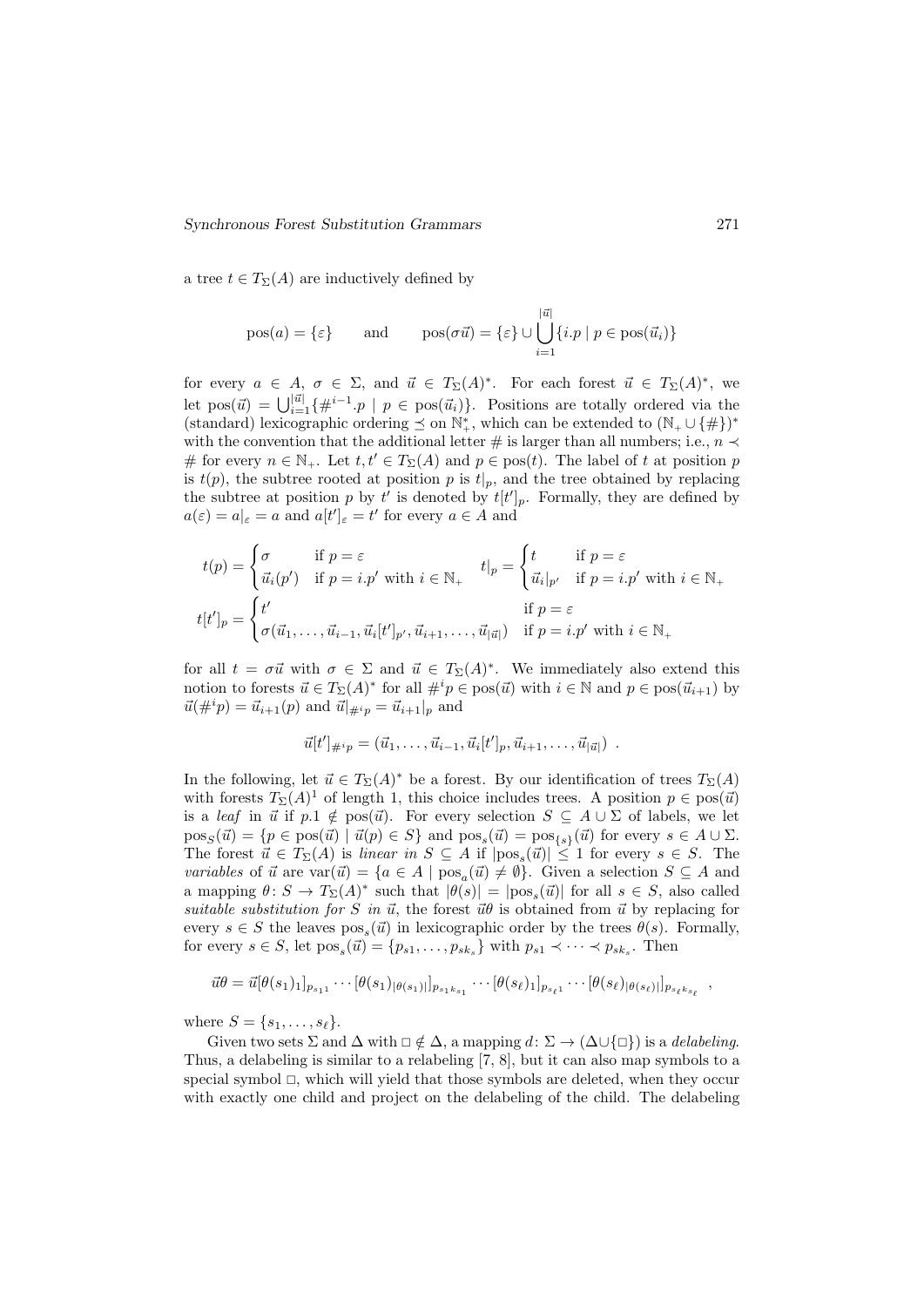induces a mapping  $\tau_d \colon T_\Sigma(A) \to T_{\Sigma \cup \Delta}(A)$  such that  $\tau_d(a) = a$  for all  $a \in A$  and

$$
\tau_d(\sigma \vec{u}) = \begin{cases}\n\tau_d(\vec{u}_1) & \text{if } d(\sigma) = \square \text{ and } |\vec{u}| = 1 \\
\sigma(\tau_d(\vec{u}_1), \dots, \tau_d(\vec{u}_{|\vec{u}|})) & \text{if } d(\sigma) = \square \text{ and } |\vec{u}| \neq 1 \\
d(\sigma)(\tau_d(\vec{u}_1), \dots, \tau_d(\vec{u}_{|\vec{u}|})) & \text{otherwise}\n\end{cases}
$$

for all  $\sigma \in \Sigma$  and  $\vec{u} \in T_{\Sigma}(A)^*$ .

Finally, let us recall the regular tree languages  $[7, 8]$ . A *(finite-state) tree au*tomaton (TA) is a tuple  $G = (Q, \Sigma, I, R)$  such that Q is a finite set of states,  $\Sigma$  is an alphabet of symbols,  $I \subseteq Q$  is a set of *initial states*, and  $R \subseteq Q \times \Sigma \times Q^*$  is a finite set of *rules*. A rule  $(q, \sigma, \vec{r}) \in R$  is typically written  $q \to \sigma \vec{r}$ . Given sentential forms  $\xi, \zeta \in T_{\Sigma}(Q)$  we write  $\xi \Rightarrow_G \zeta$  if there exists a rule  $q \to \sigma \vec{r} \in R$  and an occurrence  $p \in \text{pos}_q(\xi)$  of q in  $\xi$  such that  $\zeta = \xi[\sigma \vec{r}]_p$ . The tree automaton G generates the tree language  $L(G) = \{t \in T_{\Sigma} \mid \exists q \in I : q \Rightarrow_G^* t\}$ , where  $\Rightarrow_G^*$  is the reflexive and transitive closure of  $\Rightarrow_G$ . A tree language  $L \subseteq T_{\Sigma}$  is regular if there exists a TA G such that  $L = L(G)$ . The class of regular tree languages is denoted by 'Reg'. Moreover, 'FTA' denotes the class of partial identities computed by the regular tree languages; i.e., FTA = {id<sub>L</sub> | L ∈ Reg}, where id<sub>L</sub> = { $(t, t)$  |  $t \in L$ }.

#### 3 Synchronous forest substitution grammars

In this section, we introduce our main model, the (finite-state) synchronous forestsubstitution grammar (SFSG), which is the natural finite-state generalization of the (local non-contiguous) synchronous tree-sequence substitution grammars of [19]. Although we often speak about grammars in the following, we will continue to use 'states' instead of 'nonterminals'. SFSGs naturally coincide in expressive power with the binary rational relations studied by [17, 16], which we will show later. We immediately present it in a form inspired by tree bimorphisms [1] and tree grammars with multi-variables [17].

Definition 1. A (finite-state) synchronous forest-substitution grammar (SFSG) is a tuple  $G = (Q, \Sigma, \Delta, I, R)$ , where

- $Q$  is a finite set of states,
- $\Sigma$  and  $\Delta$  are alphabets of input and output symbols,
- $I \subseteq Q$  is a set of initial states, and
- $R \subseteq T_{\Sigma}(Q)^{*} \times Q \times T_{\Sigma}(Q)^{*}$  is a finite set of rules.

It is a multi bottom-up tree transducer (MBOT) if  $R \subseteq T_{\Sigma}(Q) \times Q \times T_{\Sigma}(Q)^{*}$  and a multiple regular tree grammar (MRTG) if  $R \subseteq T_{\Sigma}(Q) \times Q \times {\varepsilon}.$ 

In simple terms, an SFSG consists of a finite set of rules that specify a state, for which the rule applies together with a sequence of input tree fragments and a sequence of output tree fragments. In an application of such a rule all fragments replace occurrences of the guarding state at the same time in the input and output tree. This also yields that all occurrences of the same state in those fragments are implicitly linked and prepared to be replaced in parallel in a future rule application.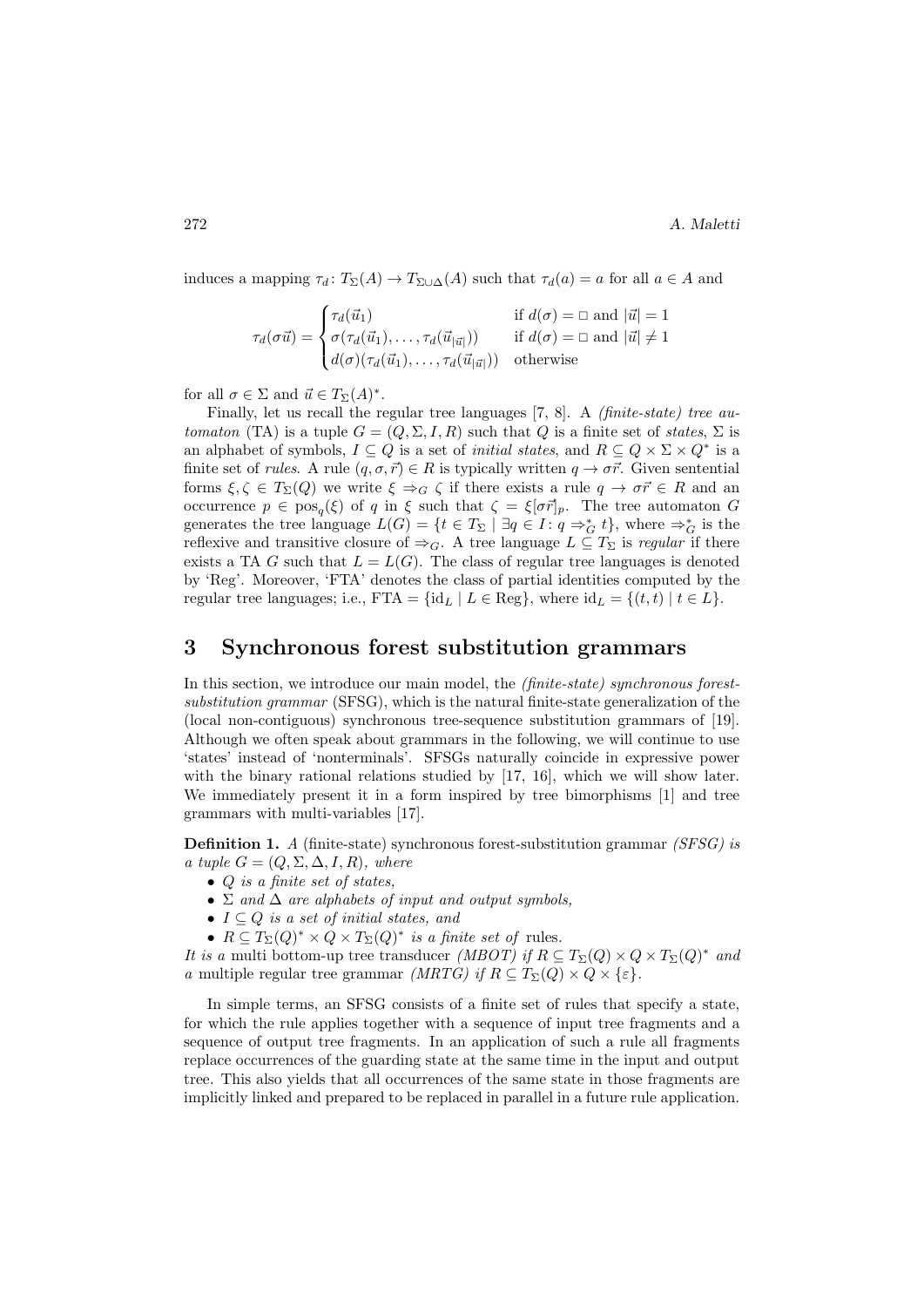

Figure 1: Example rules of the SFSG of Example 1.

An MBOT is a restricted SFSG, in which only a single input tree fragment is allowed in each rule. Compared to its traditional definition [4] the linearity of the single input tree fragment in the states  $Q$  is not required here, but as we will see nonlinear rules will not be useful in our version of MBOTs. To make the rules more readable, we also write  $\ell_1 \cdots \ell_k \stackrel{q}{\rightharpoonup} r_1 \cdots r_{k'}$  or  $\vec{\ell} \stackrel{q}{\rightharpoonup} \vec{r}$  for a rule  $(\ell_1, \ldots, \ell_k, q, r_1, \ldots, r_{k'}) \in R$ .

**Example 1.** Let  $G = (Q, \Sigma, \Sigma, \{q_0\}, R)$  be the SFSG such that

- $Q = \{q_0, q, q'\}$  and  $\Sigma = \{\alpha, \gamma_1, \gamma_2, \sigma\}$ , and
- for every  $\gamma \in \{\gamma_1, \gamma_2\}$  the following rules are in R:

$$
\rho_0 = \sigma(q, q', q) \stackrel{q_0}{\longrightarrow} \sigma(q', \alpha, q') \quad \rho_\gamma = \gamma(q) \gamma(q) \stackrel{q}{\longrightarrow} \varepsilon \qquad \rho_\alpha = \alpha \alpha \stackrel{q}{\longrightarrow} \varepsilon
$$
  

$$
\rho'_\gamma = \qquad \gamma(q') \stackrel{q'}{\longrightarrow} \gamma(q') \gamma(q') \quad \rho'_\alpha = \qquad \alpha \stackrel{q'}{\longrightarrow} \alpha \alpha \ .
$$

The rules are illustrated in Figure 1, where we indicate the implicit links by splines. Clearly, this SFSG G is neither an MBOT nor an MRTG, although the rules for  $q$ are valid MRTG rules and the rules for  $q'$  are valid MBOT rules.

It remains to define the semantics of SFSGs. We use a bottom-up variant of the classical fixed-points semantics of an SFSG  $G$ . It closely corresponds to a semantics based on the evaluation of derivation trees (and that of bimorphisms), which we also define as well. We inductively define the pairs of input and output tree sequences generated by each state, which we call pre-translations. Each pre-translation for a state  $q \in Q$  is obtained from a rule  $\rho = \vec{\ell} - \vec{r}$  of R by replacing all occurrences of a state  $q' \in \text{var}(\vec{\ell} \cdot \vec{r})$  by the corresponding components of a pre-translation for  $q'$ .

**Definition 2.** Let  $G = (Q, \Sigma, \Delta, I, R)$  be an SFSG. A pre-translation for  $q \in Q$ is a pair  $\langle \vec{u}, \vec{v} \rangle$  consisting of an input tree sequence  $\vec{u} \in T_{\Sigma}^{*}$  and an output tree sequence  $\vec{v} \in T^*_{\Delta}$ . For every state  $q \in Q$ , the pre-translations  $G_q \subseteq T^*_{\Sigma} \times T^*_{\Delta}$ generated by q are defined to be the smallest set  $T_q$  such that  $\langle \vec{\ell} \theta, \vec{r} \theta' \rangle \in T_q$  for all  $rules \rho = \vec{\ell} \stackrel{q}{\rightharpoonup} \vec{r} \in R$  and suitable substitutions  $\theta \colon var(\vec{\ell}) \to T_{\Sigma}^*$  and  $\theta' \colon var(\vec{r}) \to T_{\Delta}^*$ for var $(\vec{\ell})$  in  $\vec{\ell}$  and for var $(\vec{r})$  in  $\vec{r}$ , respectively, with pre-translations  $\langle \theta(q'), \theta'(q') \rangle$ of  $T_{q'}$  for every  $q' \in \text{var}(\vec{\ell} \cdot \vec{r})$ . The derivation tree corresponding to the newly constructed pre-translation  $\langle \vec{\ell}, \vec{r}\theta' \rangle$  is  $\rho(t_{q_1}, \ldots, t_{q_k})$ , where  $\text{var}(\vec{\ell} \cdot \vec{r}) = \{q_1, \ldots, q_k\}$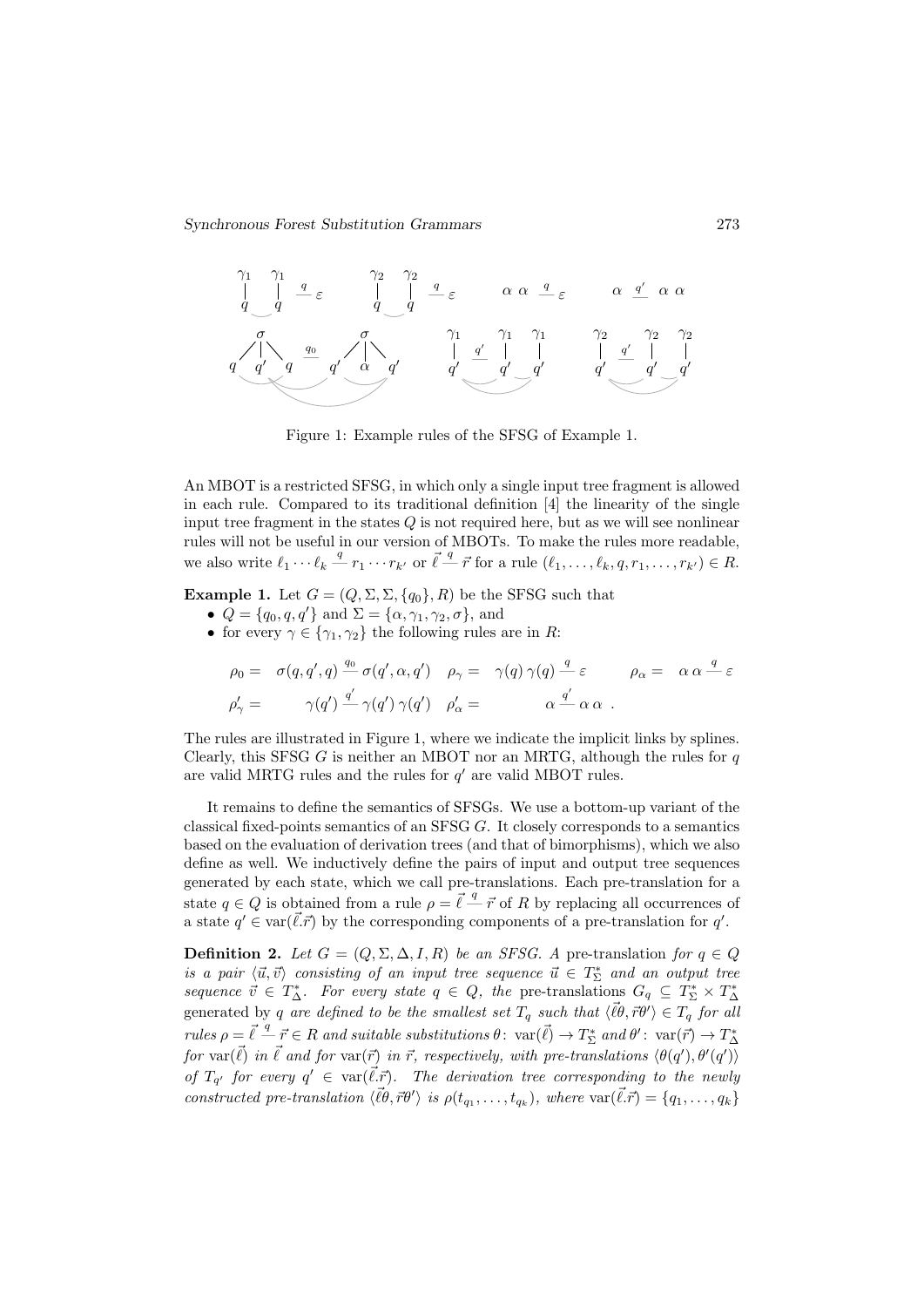with  $q_1 <_{N} \cdots <_{Q} q_k$  for some fixed total order  $\leq_{Q}$  on  $Q$  and  $t_{q'}$  is the derivation tree corresponding to the pre-translation  $\langle \theta(q'), \theta'(q') \rangle$  for every  $q' \in \text{var}(\vec{\ell} \cdot \vec{r})$ . The derivation tree language  $D_q(G) \subseteq T_R$  contains all derivation trees for the pretranslations  $\langle \vec{u}, \vec{v} \rangle \in G_q$ .

**Example 2.** Let us recall the SFSG G of Example 1. The rules  $\rho_{\alpha} = \alpha \alpha \stackrel{q}{-} \varepsilon$  and  $\rho'_\alpha = \alpha \stackrel{q'}{\longrightarrow} \alpha \alpha$  immediately yield the corresponding pre-translations  $\langle \alpha \alpha, \varepsilon \rangle \in G_q$ and  $\langle \alpha, \alpha \alpha \rangle \in G_{q'}$  with derivation trees  $\rho_\alpha$  and  $\rho'_\alpha$ , respectively. The former pre-translation can be combined with the rule  $\rho_{\gamma}$  for  $\gamma \in {\gamma_1, \gamma_2}$  to obtain the pretranslation  $\langle \gamma(\alpha)\gamma(\alpha), \varepsilon\rangle \in G_q$  with derivation tree  $\rho_\gamma(\rho_\alpha)$ , and more generally, the pre-translations

$$
\langle \gamma_{i_1}(\cdots(\gamma_{i_k}(\alpha))\cdots)\gamma_{i_1}(\cdots(\gamma_{i_k}(\alpha))\cdots), \varepsilon\rangle \in G_q
$$

for all  $k \in \mathbb{N}$  and  $i_1, \ldots, i_k \in \{1, 2\}$ . The derivation tree corresponding to the displayed pre-translation is  $\rho_{\gamma_{i_1}}(\cdots(\rho_{\gamma_{i_k}}(\rho_\alpha))\cdots)$ . Similarly, if we use the rules  $\rho'_\gamma$ with  $\gamma \in \{\gamma_1, \gamma_2\}$  on the already mentioned pre-translation  $\langle \alpha, \alpha \alpha \rangle \in G_{q'}$  and the such obtained pre-translations, then we derive the pre-translation

 $\langle \gamma_{i_1}(\cdots(\gamma_{i_k}(\alpha))\cdots), \gamma_{i_1}(\cdots(\gamma_{i_k}(\alpha))\cdots) \gamma_{i_1}(\cdots(\gamma_{i_k}(\alpha))\cdots) \rangle \in G_{q'}$ 

using the derivation tree  $\rho'_{\gamma_{i_1}}(\cdots(\rho'_{\gamma_{i_k}}(\rho'_{\alpha}))\cdots)$  for all  $k \in \mathbb{N}$  and  $i_1, \ldots, i_k \in \{1, 2\}$ . Plugging those pre-translations into the rule  $\rho_0$ , we obtain pre-translations of the form  $\langle \sigma(t, t', t), \sigma(t', \alpha, t') \rangle \in G_{q_0}$ . We illustrate the last step of the combination process in Figure 2.

The tree translation computed by an SFSG is now simply the set of all those pre-translations computed by the initial states that have sequences of length 1 for the input and output side. The restriction to sequences of length 1 is necessary to obtain a relation on trees. Finally, we also formally define the tree language generated by an SFSG although this notion is most suitable for MRTGs.

**Definition 3.** Let  $G = (Q, \Sigma, \Delta, I, R)$  be an SFSG. It computes the tree translation  $\tau_G \subseteq T_\Sigma \times T_\Delta$  defined by  $\tau_G = (\bigcup_{q \in I} G_q) \cap (T_\Sigma \times T_\Delta)$ . The tree language  $L(G) \subseteq T_{\Sigma}$  generated by G is  $L(G) = \{ \bigcup_{q \in I} G_q \} \cap (T_{\Sigma} \times {\varepsilon})\}$ . Two SFSGs are (translation) equivalent if their computed tree translations coincide and language equivalent if their generated tree languages coincide. The classes SFSG and MBOT contain all tree translations computable by SFSGs and MBOTs, respectively, and the class MRTG denotes the class of all tree languages generated by MRTGs.

In the rest of this section, we present a normal form for MBOTs and an alternative characterization of SFSGs in terms of classical bimorphisms [1] using a tree language of MRTG as center language. The former result demonstrates that our MBOTs are as expressive as the notion discussed in [4]. We conclude with some simple properties of SFSG, but we start with the normal form for MBOTs.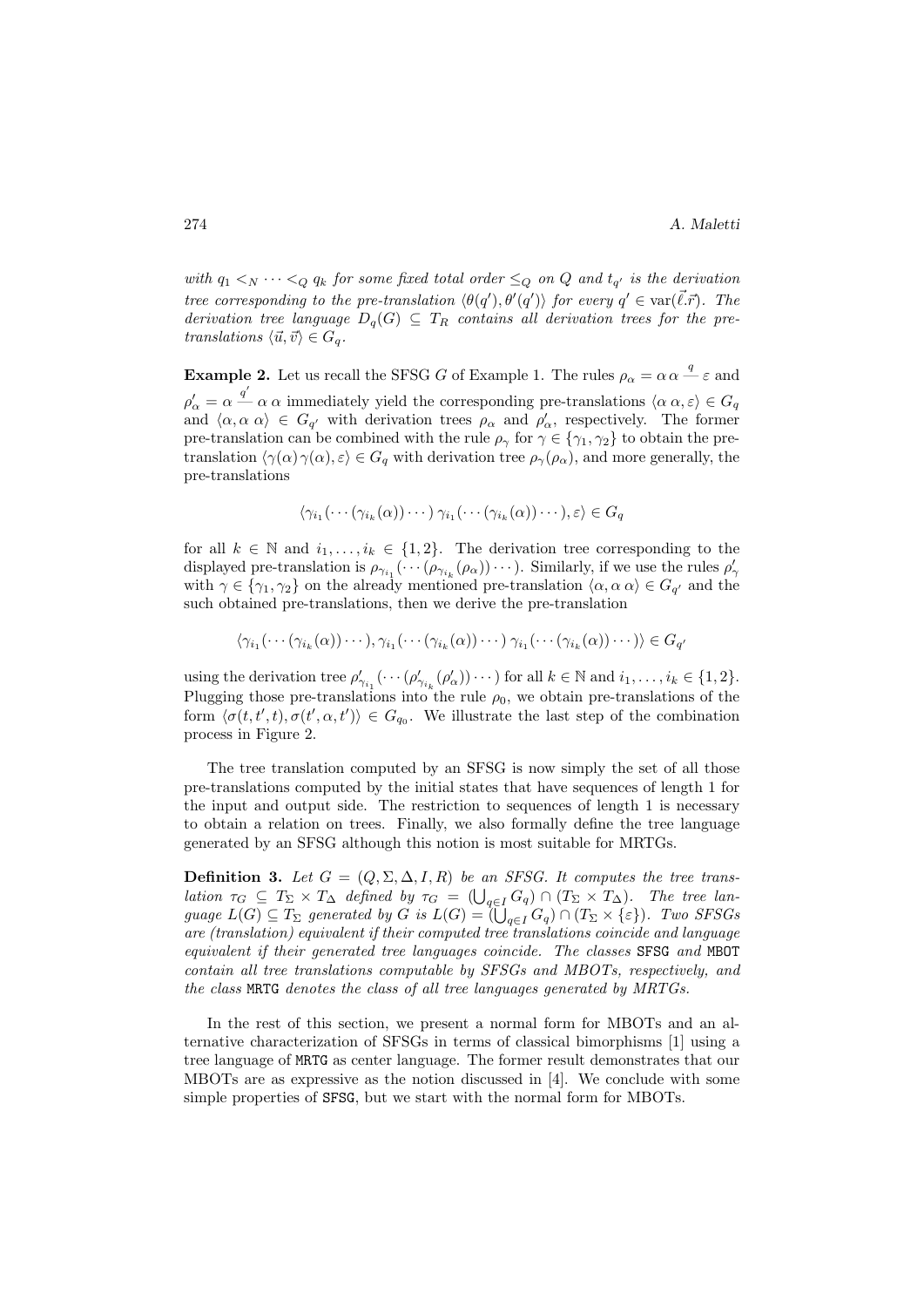

Figure 2: Illustration of the combination of a rule with pre-translations.

**Lemma 1.** For every MBOT  $G = (Q, \Sigma, \Delta, I, R)$  there is a translation equivalent MBOT  $G' = (Q, \Sigma, \Delta, I, R')$  such that t is linear in Q and var $(\vec{r}) \subseteq \text{var}(t)$  for  $every~t~\frac{q}{r}~\vec{r} \in R'.$ 

*Proof.* We set  $R' = \{t \stackrel{q}{\longrightarrow} \vec{r} \in R \mid t \text{ linear in } Q, \text{var}(\vec{r}) \subseteq \text{var}(t)\}\)$ , which makes sure that the MBOT  $G'$  obeys the required restrictions. The translation equivalence of G and G' remains a proof obligation. We first observe that  $|\vec{u}| = 1$  for every state  $q \in Q$  and pre-translation  $\langle \vec{u}, \vec{v} \rangle \in G_q$  due to the rule shape of G. Now, let  $\rho = t - \vec{r} \in R$  be a rule that admits a state  $q' \in \text{var}(\vec{r}) \setminus \text{var}(t)$ . To build a pre-translation utilizing  $\rho$  (whose derivation tree has root label  $\rho$ ), we need a pre-translation  $\langle \varepsilon, \vec{v} \rangle \in G_{q'}$  because  $q' \in \text{var}(t, \vec{r})$ , but  $q' \notin \text{var}(t)$ . Such pretranslations do not exist, hence the rule  $\rho$  is useless (i.e., there are no derivation trees that contain  $\rho$ ), which proves that deleting it does not affect the semantics. Similarly, let  $\rho = t \frac{q}{r} \vec{r} \in R$  be a rule such that t is not linear in  $Q$ ; i.e., there exists a state  $q' \in Q$  such that  $|pos_{q'}(t)| \geq 2$ . To utilize such a rule, we need a pre-translation  $\langle \vec{u}, \vec{v} \rangle \in G_{q'}$  with  $|\vec{u}| = |pos_{q'}(t)| \geq 2$ , which again do not exist. Consequently, both types of rules can be deleted without effect, which proves that  $G$  and  $G'$  are translation equivalent.  $\Box$ 

Consequently, our class MBOT coincides with the notion of [4], so we can freely use the known properties of MBOT. Already in  $[12, 4]$  MBOTs were transformed into a normal form before composition. In this normal form, at most one (input or output) symbol is allowed in each rule. For our purposes, a slightly less restricted variant, in which at most one input symbol may occur in each rule is sufficient since we compose the input parts of two MBOTs. Let us recall the relevant normalization result [4].

**Lemma 2** (see [4, Lemma 14]). For every MBOT  $G = (Q, \Sigma, \Delta, I, R)$  there exists a translation equivalent MBOT  $G' = (Q', \Sigma, \Delta, I', R')$  in normal form, which means that  $|pos_{\Sigma}(t)| \leq 1$  for every rule  $t \stackrel{q}{\rightharpoondown} \vec{r} \in R'.$ 

*Proof.* By Lemma 1 we can construct a translation equivalent MBOT  $G''$  in the sense of [4]. With the help of [4, Lemma 14], we can then construct a translation equivalent MBOT  $G'$  in normal form.  $\Box$ 

For MBOTs in normal form, we can now define the determinism property, which we use to avoid the  $k$ -morphisms of [1]. We note that deterministic MBOTs are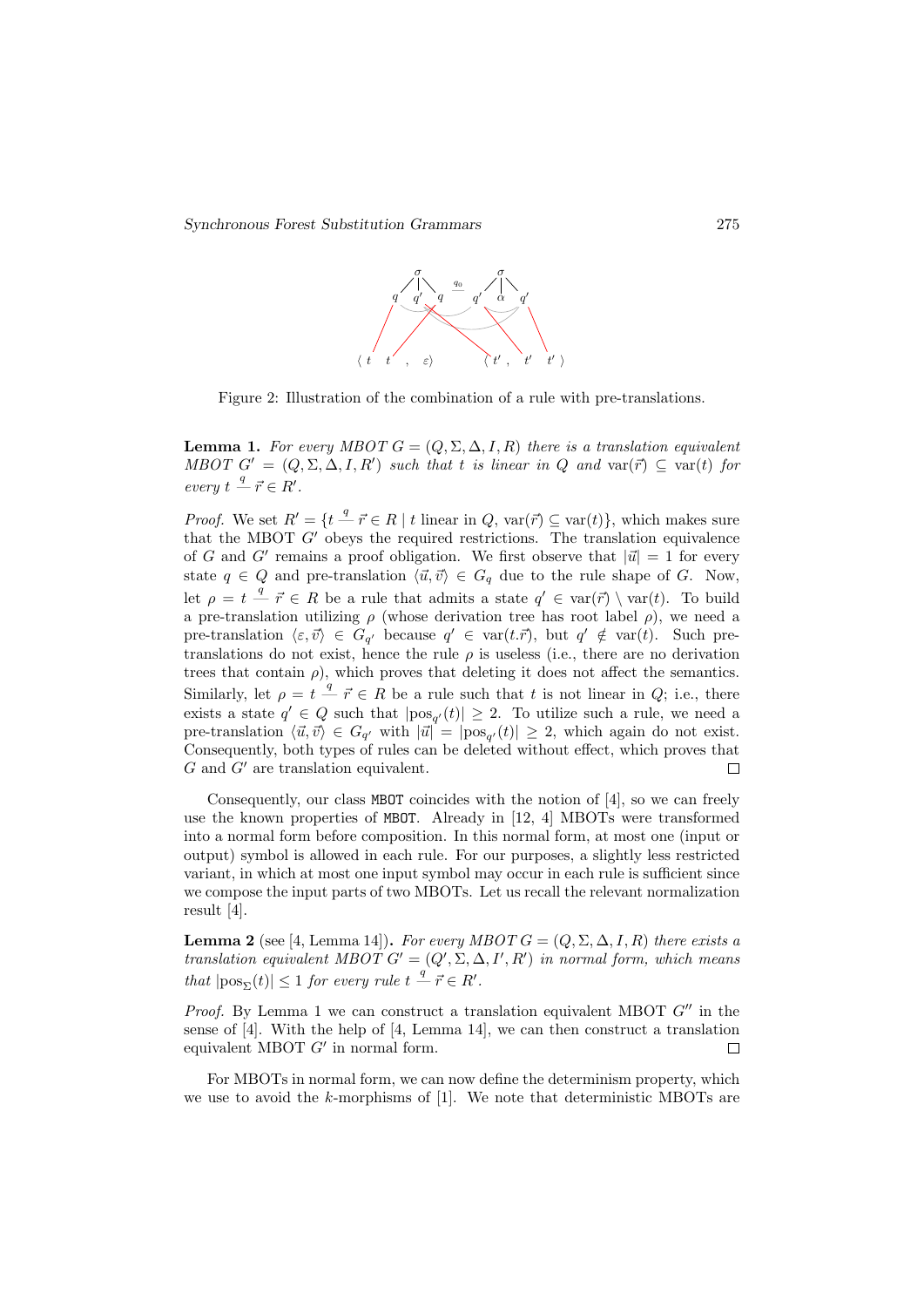slightly more expressive than  $k$ -morphisms.

Definition 4. An MBOT  $(Q, \Sigma, \Delta, I, R)$  in normal form is deterministic if  $|I| = 1$ ,  $t \notin Q$  for every  $t - \vec{r} \in R$ , and for every  $q \in Q$  and  $\sigma \in \Sigma$  there exists at most one rule  $t - \overrightarrow{r} \in R$  with  $t(\varepsilon) = \sigma$ . It is a deterministic linear top-down tree transducer with regular look-ahead *(deterministic LTOPR)* if additionally  $|\vec{r}| \leq 1$ for all  $t - \vec{r} \in R$ .

We conclude with the presentation of some simple properties of SFSG including one characterization of it in terms of bimorphisms. We will develop another bimorphism characterization in the next section.

**Lemma 3.** We observe that (i)  $SFSG = SFSG^{-1}$ , (ii) both the domain dom( $\tau$ ) and the range ran(τ) of a tree translation  $\tau \in SFSG$  are not necessarily regular, and  $(iii)$  MBOT  $\subseteq$  SFSG.

Proof. The first property is immediate because the syntactic definition of SFSGs is completely symmetric. The tree translation  $\tau_G$  computed by the SFSG G of Example 1 is such that both its domain and its range are not regular, which proves the second property. Finally, the inclusion in the third item is obvious, and its strictness follows because  $dom(\tau)$  is regular for every  $\tau \in M$ BOT by Lemma 1 and [4, Theorem 25], so  $\tau_G \notin M$ BOT.  $\Box$ 

**Theorem 1.** For every SFSG G there exists an MRTG  $G_0$  and two deterministic LTOP<sup>R</sup>s  $G_1$  and  $G_2$  such that  $\tau_G = \{(\tau_{G_1}(t), \tau_{G_2}(t)) \mid t \in L(G_0)\}.$ 

*Proof.* Let  $G = (Q, \Sigma, \Delta, I, R)$  be the SFSG. We start with the construction of the MRTG  $G_0 = (Q \cup \{ \star \}, \Sigma \cup \Delta \cup \{ \gamma \}, \emptyset, \{ \star \}, R_0)$  such that  $\star \notin Q$ ,  $\gamma \notin \Sigma \cup \Delta$ , and

$$
R_0 = \{ \gamma(q_0, q_0) \stackrel{\star}{\mathcal{I}} \varepsilon \mid q_0 \in I \} \cup \{ \vec{\ell} \cdot \vec{r} \stackrel{q}{\mathcal{I}} \varepsilon \mid \vec{\ell} \stackrel{q}{\mathcal{I}} \vec{r} \in R \} .
$$

Let  $\Gamma = \Sigma \cup \Delta \cup \{\gamma\}$ . The two deterministic LTOP<sup>R</sup>s  $G_1$  and  $G_2$  simply project on the first and second subtree, respectively. We omit their straightforward, albeit technical specification and the obvious correctness proof.  $\Box$ 

Using Theorem 1 the relation of SFSG to the binary rational relations of [17] should be apparent. The main difference that remains is that we cannot specify the order, in which components are substituted. However, this does not restrict the expressive power. For the converse inclusion between SFSG and certain bimorphism, we restrict ourselves to linear tree homomorphisms [7, 8], which are slightly cumbersome to define in our notation. Note that the LTOP<sup>R</sup>s constructed in the previous proof are actually linear tree homomorphisms. We let LHOM denote the class of all linear tree homomorphisms, and assume that each tree homomorphism h is extended to act on state leaves as the identity; i.e.,  $h(q) = q$  for all  $q \in Q$ .

**Theorem 2.** For all MRTGs  $G_0 = (Q, \Gamma, \emptyset, I, R_0)$  and all tree homomorphisms  $h_1: T_{\Gamma} \to T_{\Sigma}$  and  $h_2: T_{\Gamma} \to T_{\Delta}$  there exists an SFSG  $G = (Q, \Sigma, \Delta, I, R)$  such that  $\tau_G = \{(\tau_{G_1}(t), \tau_{G_2}(t)) \mid t \in L(G_0)\}.$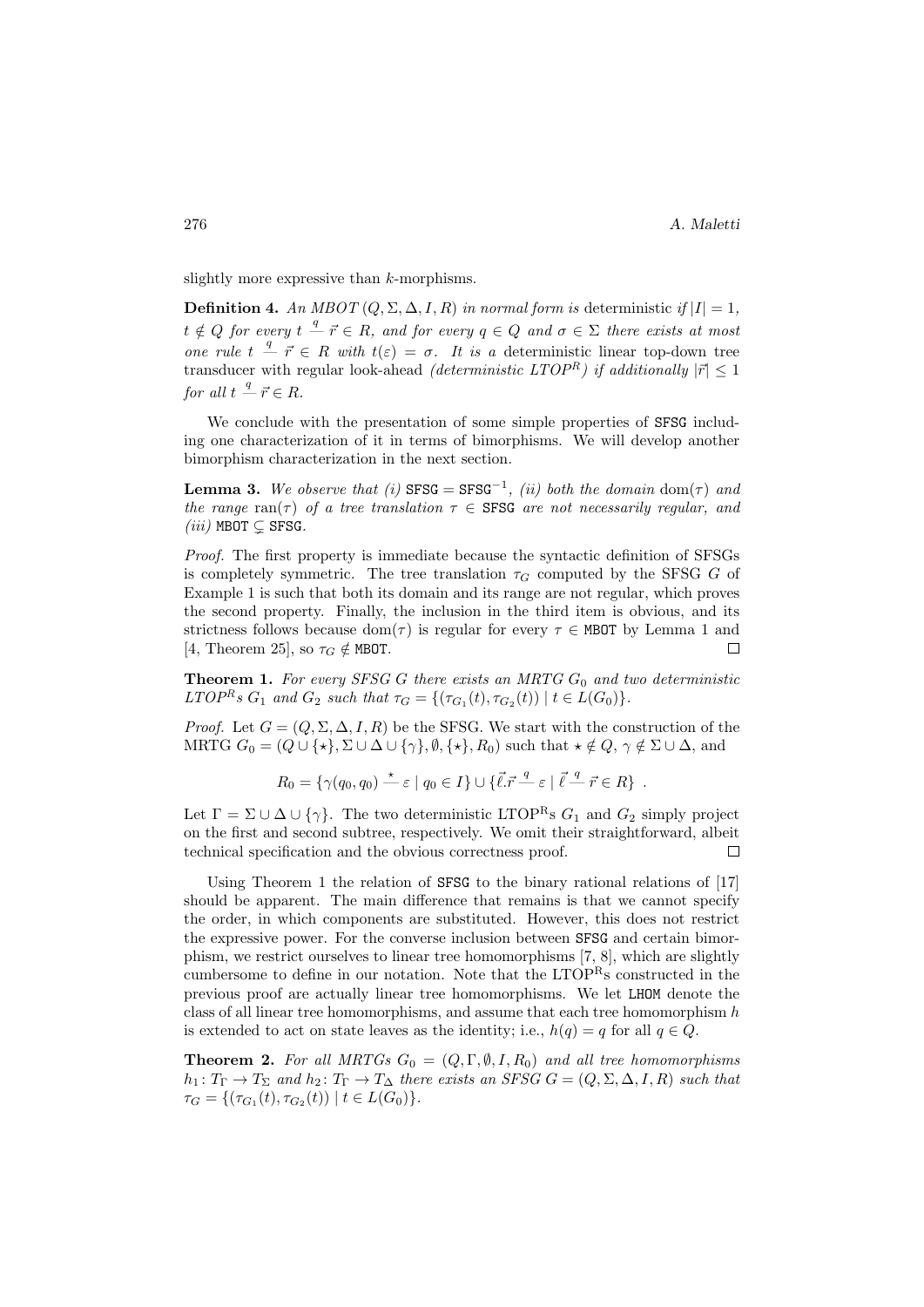*Proof.* We let  $R = \{h_1(\ell_1) \cdots h_1(\ell_k) \stackrel{q}{\smile} h_2(\ell_1) \cdots h_2(\ell_k) \mid \ell_1 \cdots \ell_k \stackrel{q}{\smile} \varepsilon \in R_0\}$ . We again omit the straightforward correctness proof. Г

Consequently, SFSG can be characterized by bimorphisms [1] with linear tree homomorphisms and a center language from MRTG.

### 4 Composition and decomposition

For our second characterization of SFSG, we first characterize it in terms of MBOT. Since we already showed that MBOT  $\subset$  SFSG in Lemma 3, we need a composition of MBOTs to characterize the expressive power of SFSGs. The relevant decomposition is presented in Theorem 3, and the corresponding composition is presented in Theorem 5.

**Theorem 3** (see [17, Proposition 4.5]). For every SFSG G, there exist two deterministic MBOTs  $G_1$  and  $G_2$  such that  $\tau_G = \tau_{G_1}^{-1}$ ;  $\tau_{G_2}$ .

*Proof.* Let  $G = (Q, \Sigma, \Delta, I, R)$  be the SFSG. As usual, we assume a total order  $\leq$  on  $Q$ , and whenever we explicitly list states like  $\{q_1, \ldots, q_k\}$ , we assume that  $q_1 < \cdots < q_k$ . We construct the two MBOTs  $G_1 = (Q, R, \Sigma, I, R_1)$  and  $G_2 = (Q, R, \Delta, I, R_2)$  such that

- $R_1 = \{ \rho(q_1, \ldots, q_k) \stackrel{q}{\sim} \vec{\ell} \mid \rho = \vec{\ell} \stackrel{q}{\sim} \vec{r} \in R, \, \text{var}(\vec{\ell} \cdot \vec{r}) = \{q_1, \ldots, q_k\} \}, \text{and}$
- $R_2 = \{ \rho(q_1, \ldots, q_k) \stackrel{q}{\longrightarrow} \vec{r} \mid \rho = \vec{\ell} \stackrel{q}{\longrightarrow} \vec{r} \in R, \text{ var}(\vec{\ell} \cdot \vec{r}) = \{q_1, \ldots, q_k\} \}.$

Obviously, both  $G_1$  and  $G_2$  are deterministic MBOTs. A straightforward induction can be used to prove that  $G_1$  and  $G_2$  translate derivation trees of  $D_q(G)$  with  $q \in Q$ into the corresponding input and output tree, respectively. Since each derivation tree  $t \in D_q(G)$  uniquely determines the corresponding input and output tree, we immediately obtain that  $\tau_G = \tau_{G_1}^{-1}$ ;  $\tau_{G_2}$ . A more detailed proof can be found in [17].  $\Box$ 

In the proof of Theorem 3 the rule  $\rho$  uniquely determines the state q. Nevertheless, the constructed MBOTs have (potentially) several states as we need to check the finite-state behavior of the SFSG. It follows straightforwardly from the proof of Theorem 3 that each SFSG can be characterized by a regular derivation tree language and two deterministic MBOTs mapping the derivation trees to the input and output trees. This view essentially coincides with the bimorphism approach [1], and SFSGs are equally expressive as the bimorphisms of [1], in which both the input and output morphisms are allowed to be  $k$ -morphisms. We reuse this characterization later on, so we make it explicit here.

Theorem 4. SFSG =  $dM$ BOT<sup>-1</sup>; FTA;  $dM$ BOT, where  $dM$ BOT is the class of all tree translations computed by deterministic MBOTs.

Now we are ready to state our first composition result. We first prove it using several known results on decompositions and compositions together with a few new results.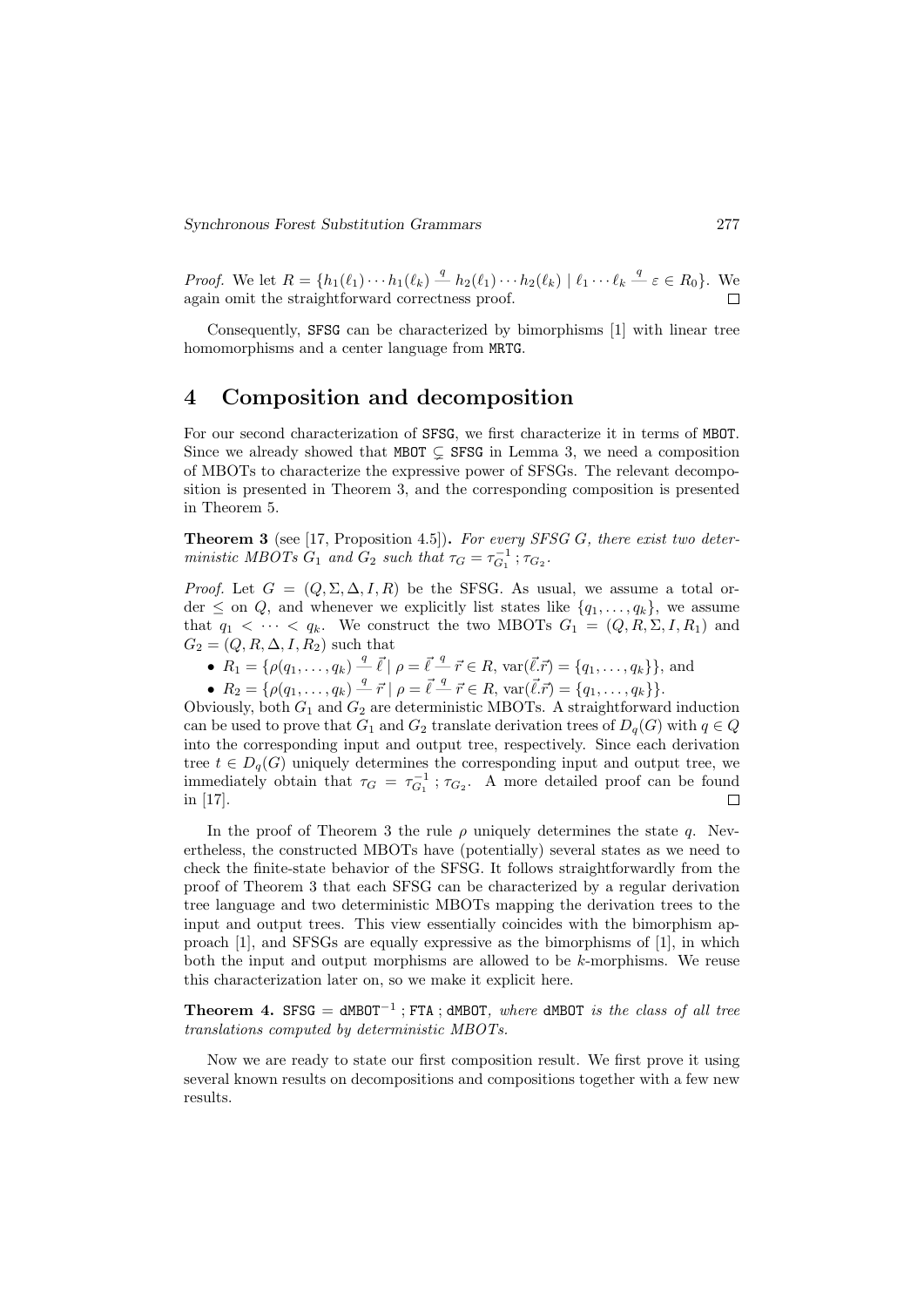#### Theorem 5. MBOT<sup>-1</sup>; MBOT  $\subseteq$  SFSG.

*Proof.* Let  $G_1$  and  $G_2$  be the given input MBOTs. Without loss of generality, let  $G_1$  and  $G_2$  be in normal form (see Lemma 2). With the help of the construction of [4, Lemma 6] applied to both  $G_1$  and  $G_2$  we obtain delabelings  $d_1$  and  $d_2$ , regular tree languages  $L_1, L_2 \in \text{Reg}$ , and deterministic MBOTs  $G'_1$  and  $G'_2$  such that

$$
\tau_{G_1} = d_1^{-1} \; ; \mathrm{id}_{L_1} \; ; \tau_{G'_1} \qquad \text{and} \qquad \tau_{G_1} = d_2^{-1} \; ; \mathrm{id}_{L_2} \; ; \tau_{G'_2} \; .
$$

This situation is depicted in Figure 3. We observe that

$$
\tau_{G_1}^{-1} \,;\tau_{G_2} = (d_1^{-1} \,;\mathrm{id}_{L_1} \,;\tau_{G_1'})^{-1} \,;\, (d_2^{-1} \,;\mathrm{id}_{L_2} \,;\tau_{G_2'}) = \tau_{G_1'}^{-1} \,;\mathrm{id}_{L_1} \,;\, d_1 \,;\, d_2^{-1} \,;\mathrm{id}_{L_2} \,;\tau_{G_2'}.
$$

Next, we show that the composition  $d_1$ ;  $d_2^{-1}$  can equivalently be expressed as the composition  $e_2^{-1}$ ;  $e_1$  for some delabelings  $e_1$  and  $e_2$  following the construction of [3, Sect. II-1-4-2-1]. To this end, let  $d_1: \Sigma \to \Delta \cup \{\Box\}$ , and we set  $\Sigma' = {\{\sigma \mid \sigma \in \mathcal{C} \mid \sigma \in \mathcal{C}\}}$  $\Sigma, d_1(\sigma) = \Box$ , which is an alphabet containing copies of the elements of  $\Sigma$  that are erased by  $d_1$ . Similarly, let  $d_2 \colon \Gamma \to \Delta \cup \{\Box\}$ , and we set  $\Gamma' = \{\overline{\gamma} \mid \gamma \in \Gamma, d_2(\gamma) = \Box\}$ to an alphabet that contains copies of those elements of  $\Gamma$  that are erased by  $d_2$ . Moreover, let

$$
\Delta'' = \{ \langle \sigma, \gamma \rangle \mid \sigma \in \Sigma, \, \gamma \in \Gamma, \, d_1(\sigma) = d_2(\gamma) \neq \square \}
$$

and  $\Delta' = \Sigma' \cup \Gamma' \cup \Delta''$ . Then we construct the two delabelings  $e_1 : \Delta' \to \Sigma \cup {\Box}$ and  $e_2: \Delta' \to \Gamma \cup {\square}$  as follows:

$$
e_2(\underline{\sigma}) = \sigma \qquad \qquad e_2(\overline{\gamma}) = \Box \qquad \qquad e_2(\langle \sigma, \gamma \rangle) = \sigma
$$

$$
e_1(\underline{\sigma}) = \Box \qquad \qquad e_1(\overline{\gamma}) = \gamma \qquad \qquad e_1(\langle \sigma, \gamma \rangle) = \gamma
$$

for all  $\underline{\sigma} \in \Sigma', \overline{\gamma} \in \Gamma'$ , and  $\langle \sigma, \gamma \rangle \in \Delta''$ . We leave the formal proof of  $d_1; d_2^{-1} = e_2^{-1}; e_1$ to the interested reader, but mention that it can be achieved by a simple induction. Thus, we arrive at

$$
\tau_{G_1}^{-1} \, ; \tau_{G_2} = \tau_{G_1'}^{-1} \, ; \mathrm{id}_{L_1} \, ; d_1 \, ; d_2^{-1} \, ; \mathrm{id}_{L_2} \, ; \tau_{G_2'} = (\tau_{G_1'}^{-1} \, ; \mathrm{id}_{L_1} \, ; e_2^{-1}) \, ; (e_1 \, ; \mathrm{id}_{L_2} \, ; \tau_{G_2'})
$$

using the just explained exchange of the delabelings. Since inverse delabelings preserve regular tree languages, we let  $L'_1 = e_2^{-1}(L_1)$  and  $L'_2 = e_1^{-1}(L_2)$ , which are clearly both regular, so also their intersection  $L'_1 \cap L'_2$  is regular [7, 8]. Consequently,

$$
\tau_{G_1}^{-1} \, ; \, \tau_{G_2} = (\tau_{G_1'}^{-1} \, ; e_2^{-1}) \, ; \, id_{L_1' \cap L_2'} \, ; (e_1 \, ; \tau_{G_2'}) \, ,
$$

which we can further simplify to  $\tau_{G_1''}^{-1}$ ;  $id_{L_1' \cap L_2'}$ ;  $\tau_{G_2''}$  by composing the delabelings  $e_1$  and  $e_2$  with the deterministic MBOTs  $G'_1$  and  $G'_2$  to obtain the deterministic MBOTs  $G_1''$  and  $G_2''$ , respectively, using [4, Theorem 23]. With this final step, we obtain a bimorphism representation of  $\tau_{G_1}^{-1}$ ;  $\tau_{G_2}$  and according to Theorem 4 we have  $\tau_{G_1}^{-1}$ ;  $\tau_{G_2} \in$  SFSG.  $\Box$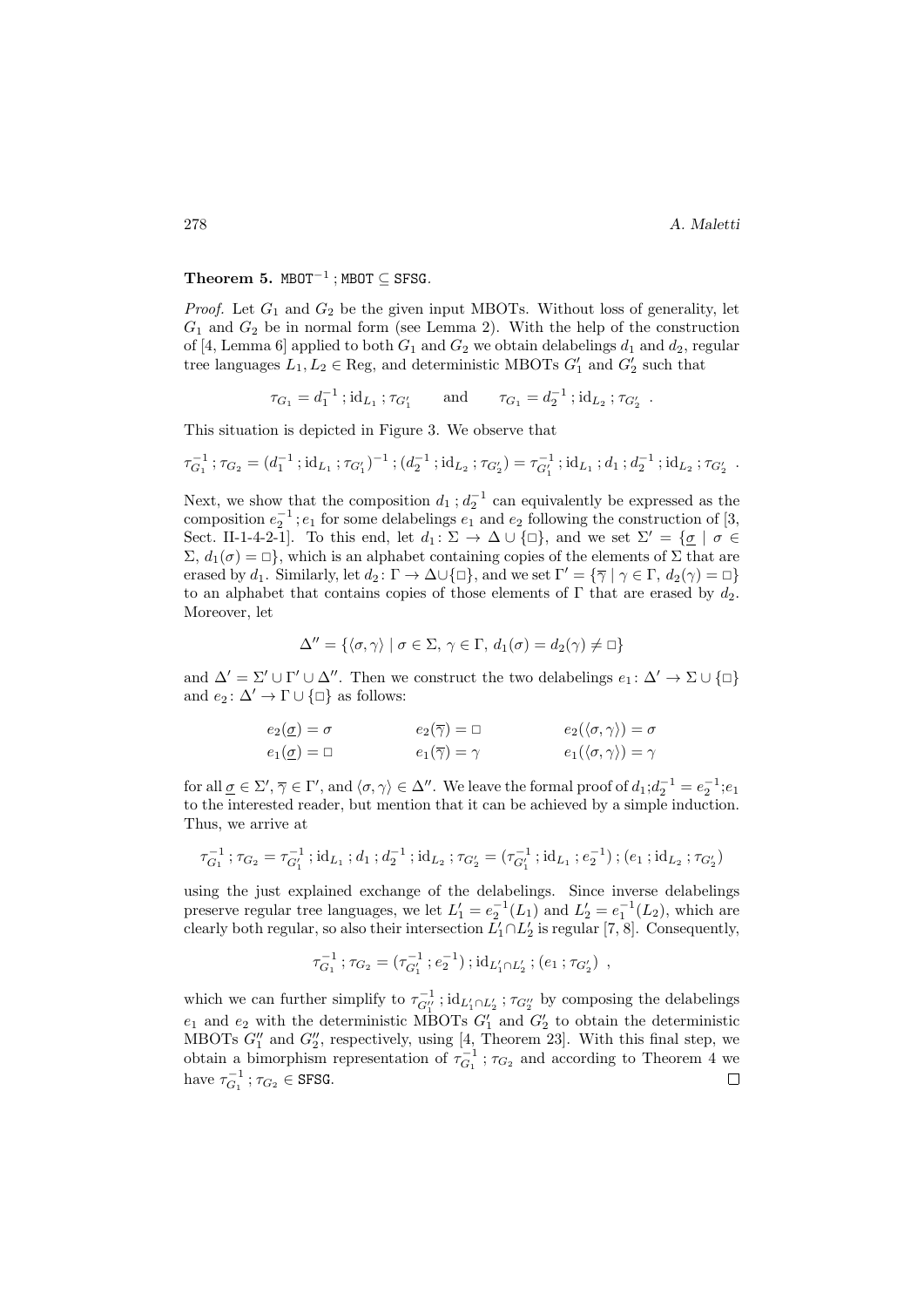

Figure 3: Illustration of the approach used in the proof of Theorem 5.

| <b>Problem</b> | String level                                        | Tree level                               |
|----------------|-----------------------------------------------------|------------------------------------------|
| Parsing        | $\mathcal{O}( G  \cdot ( w_1  \cdot  w_2 )^{2r+2})$ | $\mathcal{O}( G \cdot  t_1 \cdot  t_2 )$ |
| Translation    | $\mathcal{O}( G  \cdot  w_1 ^{r+2})$                | $\mathcal{O}( G \cdot  t_1 )$            |

Table 1: Complexity results for an SFSG G and input strings  $(w_1, w_2)$  as well as trees  $(t_1, t_2)$ , where  $r = \max \{|\vec{l} \cdot \vec{r}| \mid \vec{l} - \vec{r} \in R\}$  is the length of the longest sequence of input and output tree fragments in a rule of G.

Corollary 1 (of Theorems 3 and 5). SFSG = MBOT<sup>-1</sup>; MBOT.

We conclude with some additional properties of SFSG and their consequences for MBOT using our main result of Corollary 1. In particular, it is known [9] that the output string language of an MBOT is a language generated by an LCFRS (linear context-free rewriting system) [20, 18]. Using Corollary 1, we can conclude that both the input and the output string language of an SFSG are generated by an LCFRS as well. Similarly, together with Theorem 1 we can also conclude that the input and output tree languages are in MRTG. Moreover, we can import several complexity results from MBOT [14] to SFSG as indicated in Table 1.

Lemma 4 (see [16, Example 5]). SFSG is not closed under composition.

Corollary 2. MBOT: MBOT<sup>-1</sup>  $\emptyset$  SFSG.

*Proof.* Assume on the contrary that MBOT; MBOT<sup>-1</sup> ⊆ SFSG. Then

$$
\begin{aligned} \text{SFSG} \; ; \; \text{SFSG} \subseteq (\text{MBOT}^{-1} \; ; \text{MBOT}) \; ; \; (\text{MBOT}^{-1} \; ; \text{MBOT}) \subseteq \text{MBOT}^{-1} \; ; \, \text{SFSG} \; ; \text{MBOT} \\ & \subseteq \text{MBOT}^{-1} \; ; \; (\text{MBOT}^{-1} \; ; \text{MBOT}) \; ; \, \text{MBOT} \quad \subseteq \text{MBOT}^{-1} \; ; \text{MBOT} = \text{SFSG} \end{aligned}
$$

using Corollary 1, our assumption, Corollary 1, the closure under composition for MBOT [4, Theorem 23], and Corollary 1 once more. However, the result contradicts Lemma 4, thus our assumption is false, proving the result. $\Box$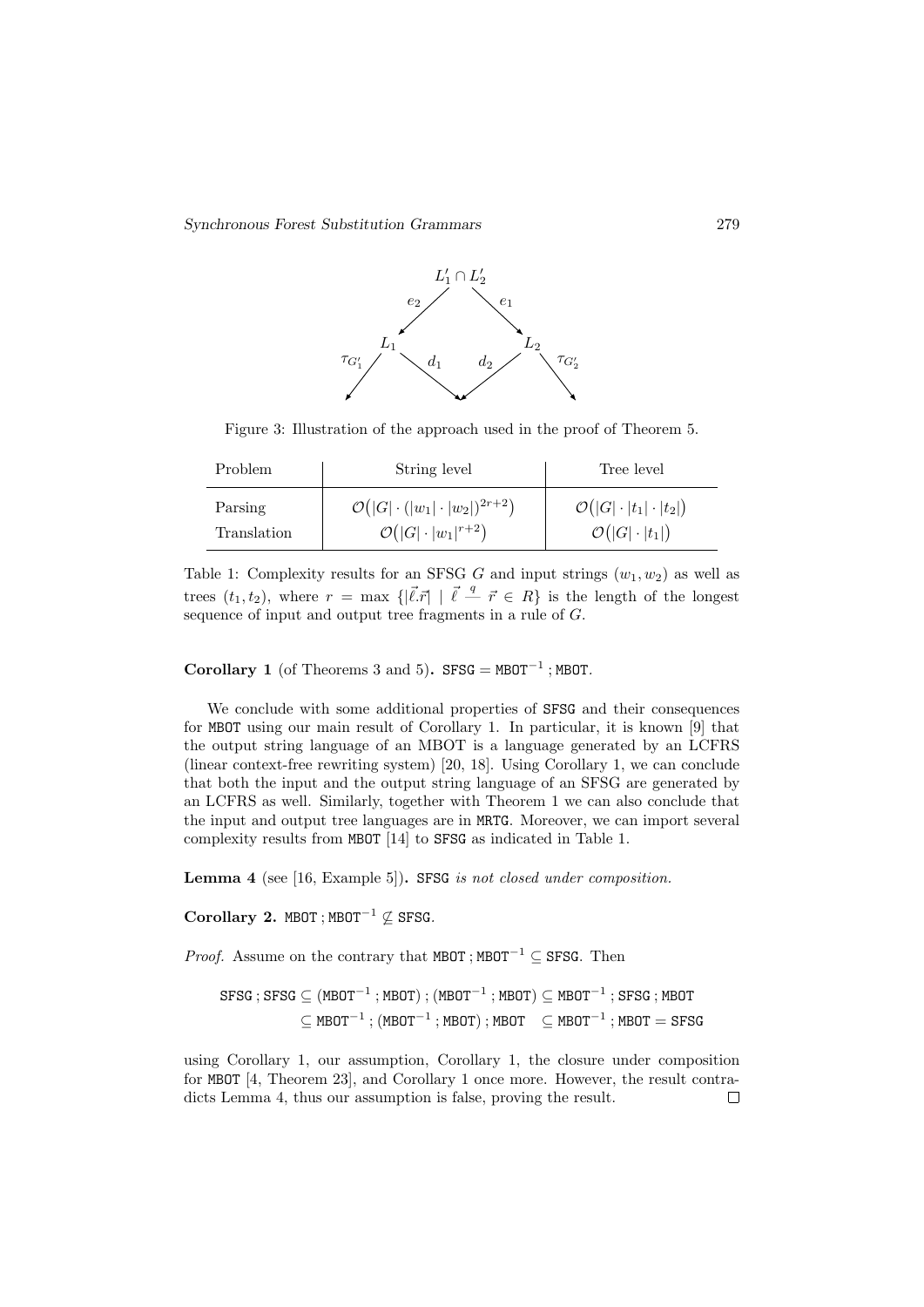#### References

- [1] Arnold, Andr´e and Dauchet, Max. Morphismes et bimorphismes d'arbres. Theoret. Comput. Sci., 20(1):33–93, 1982.
- [2] Chiang, David. An introduction to synchronous grammars. In Proc. 44th ACL. ACL, 2006. Part of a tutorial given with K. Knight.
- $[3]$  Dauchet, Max. Transductions de forêts Bimorphismes de magmoüdes. Première thèse, Université de Lille, 1977.
- [4] Engelfriet, Joost, Lilin, Eric, and Maletti, Andreas. Composition and decomposition of extended multi bottom-up tree transducers. Acta Inform., 46(8):561–590, 2009.
- [5] Fülöp, Zoltán, Kühnemann, Armin, and Vogler, Heiko. A bottom-up characterization of deterministic top-down tree transducers with regular look-ahead. Inf. Process. Lett., 91(2):57–67, 2004.
- [6] Fülöp, Zoltán, Kühnemann, Armin, and Vogler, Heiko. Linear deterministic multi bottom-up tree transducers. Theoret. Comput. Sci., 347(1–2):276–287, 2005.
- [7] Gécseg, Ferenc and Steinby, Magnus. Tree Automata. Akadémiai Kiadó, 1984. 2nd edition available at https://arxiv.org/abs/1509.06233.
- [8] Gécseg, Ferenc and Steinby, Magnus. Tree languages. In Rozenberg, Grzegorz and Salomaa, Arto, editors, Handbook of Formal Languages, volume 3, chapter 1, pages 1–68. Springer, 1997.
- [9] Gildea, Daniel. On the string translations produced by multi bottom-up tree transducers. Comput. Linguist., 38(3):673–693, 2012.
- [10] Knight, Kevin and Graehl, Jonathan. An overview of probabilistic tree transducers for natural language processing. In *Proc. 6th CICLing*, volume 3406 of LNCS, pages 1–24. Springer, 2005.
- [11] Lilin, Eric. Propriétés de clôture d'une extension de transducteurs d'arbres déterministes. In Proc. 6th CAAP, volume 112 of LNCS, pages  $280-289$ . Springer, 1981.
- [12] Maletti, Andreas. Compositions of extended top-down tree transducers. Inform. and Comput., 206(9–10):1187–1196, 2008.
- [13] Maletti, Andreas. Why synchronous tree substitution grammars? In Proc. 2010 HLT-NAACL, pages 876–884. ACL, 2010.
- [14] Maletti, Andreas. An alternative to synchronous tree substitution grammars. J. Nat. Lang. Engrg., 17(2):221–242, 2011.